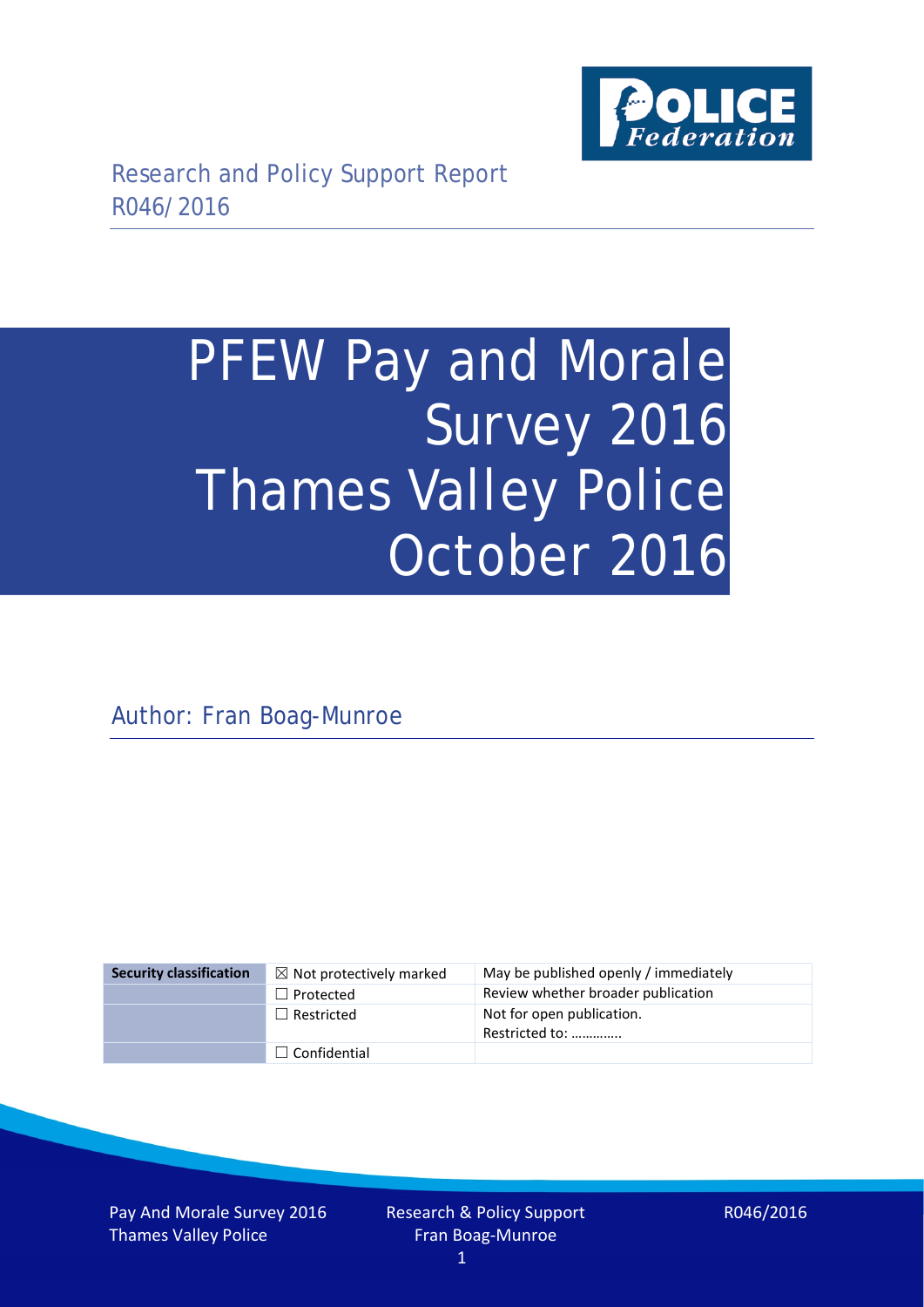## **INTRODUCTION**

This note provides a summary of responses to the PFEW Pay and Morale Survey received from respondents from Thames Valley Police in 2016.

Where appropriate, details of average responses for the police service as a whole are also presented, as well as a ranking of Thames Valley Police compared to other forces. Where rankings are provided, a ranking of 1 represents the force with the highest percentage of respondents expressing a particular attitude or intention, and a ranking of 42 represents the force with the lowest percentage of respondents expressing a particular attitude or intention<sup>[1](#page-1-0)</sup>. One force was excluded from this ranking because the sample size was considered too low to be representative of the force as a whole (<200 responses). Please be aware that the actual differences between individual rank positions may be quite small and, if used, should be interpreted cautiously.

Graphical summaries are also presented which compare the proportion of respondents expressing a particular attitude or intention in each force to the average for the service as a whole. These graphical summaries indicate either 1) that a force has the same proportion of respondents expressing a particular attitude as the national average or lower; 2) that the force has a higher proportion of respondents expressing a particular attitude than the national average; or 3) that the proportion of respondents expressing a particular attitude in a force is 10% or more higher than the national average.

# **RESPONSE RATE AND RESPONDENTS**

1827 responses were received from Thames Valley Police, representing a response rate of around 43% (based on March 2016 Home Office figures of officer headcount). The national response rate for the 2016 survey was 35%. Last year's response rate for Thames Valley Police was 18%. Please bear this in mind when making comparisons with last year's findings.

Overall 2% of respondents to the survey declined to state which force they belonged to. The responses from these officers have been included within the national data but are excluded from force-level analysis.

72.5% of responses from Thames Valley Police were received from male officers and 27.5% of responses were from female officers. 75.6% of respondents were Constables, 17.7% were Sergeants and 6.6% were Inspectors or Chief Inspectors.

<span id="page-1-0"></span> $1$  Rankings have been determined at two decimal places.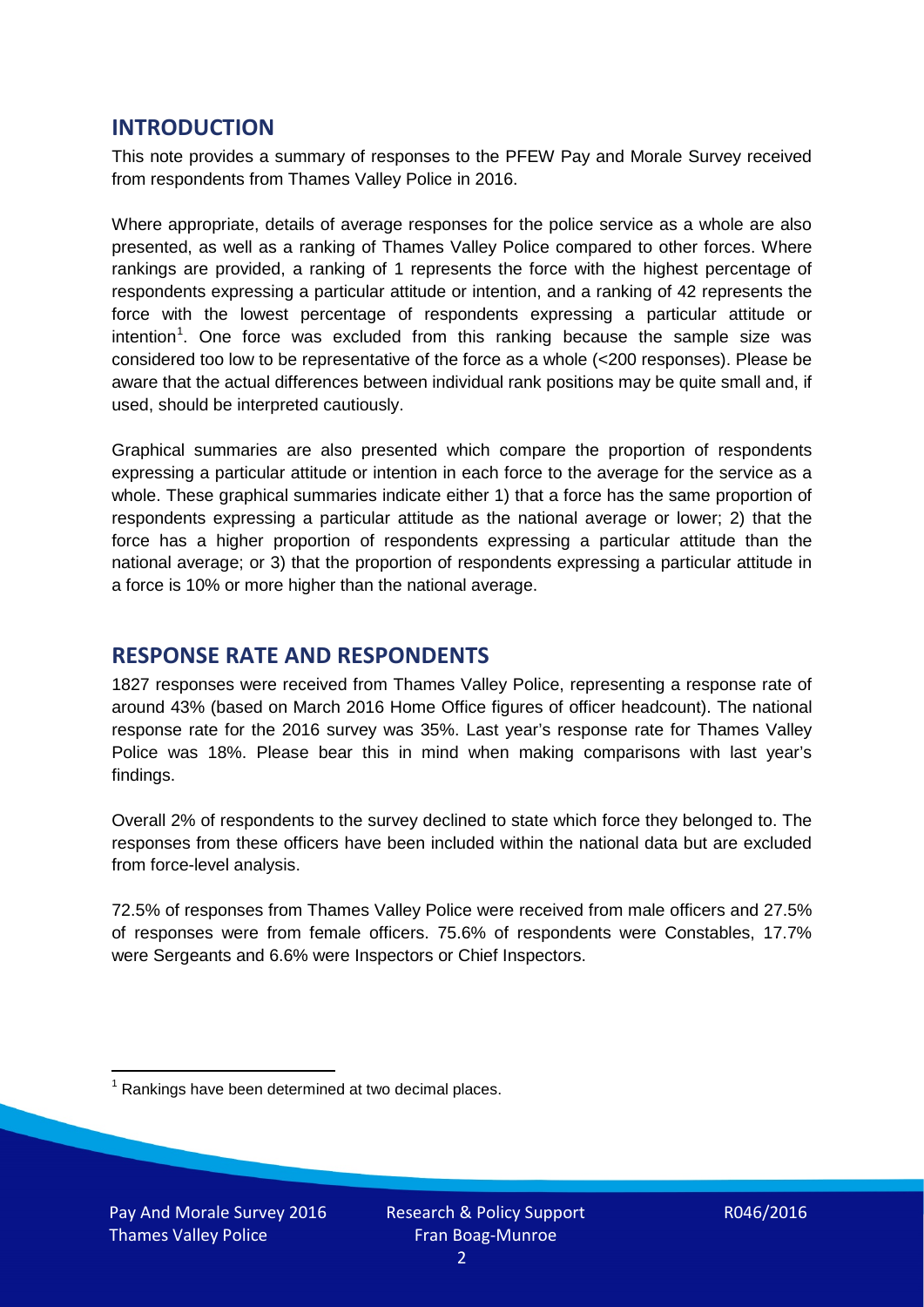## **MORALE**

51.2% of respondents from Thames Valley Police told us that their morale is currently low.

Nationally, the proportion of respondents reporting low personal morale ranges from 72.0% at the top ranking force to 41.9% at the bottom ranking force. In terms of the proportion of respondents with low morale, Thames Valley Police ranks 28 out of 42, meaning that, compared to Thames Valley Police, there are 14 forces with a smaller proportion of respondents reporting low morale.

80.3% of respondents from Thames Valley Police felt that morale within the force is currently low.

Across England and Wales as a whole, the proportion of respondents reporting low force morale ranges from 98.8% at the top ranking force to 74.1% at the bottom ranking force. In terms of the proportion of respondents reporting low force morale, Thames Valley Police ranks 33 out of 42 forces, meaning that there are 9 forces with a smaller proportion of respondents who feel that morale within their force is low.

Comparison of 2016 and 2015 figures for morale in Thames Valley Police are provided in the table below.

|                     | 2016  | 2015  |
|---------------------|-------|-------|
| Low personal morale | 51.2% | 62.6% |
| Low force morale    | 80.3% | 89.4% |

The proportion of respondents in the police service as a whole who said that their morale is low was 55.9%; this compares to 70.1% of respondents to the PFEW Pay and Morale survey in 2016; the proportion of respondents reporting low morale in 2016 was significant smaller than in [2](#page-2-0)015 $^2$ .

The proportion of respondents in the service as a whole who said that morale in their force was low was 89.5%; in 2015, this proportion was 94.6%. Again the difference between 2016 and 2015 was statistically significant<sup>[3](#page-2-1)</sup>.

<span id="page-2-0"></span> $2$ <sup>2</sup> Z= 40.1, p < 0.001

<span id="page-2-1"></span> $3$  Z=25.2, p < 0.001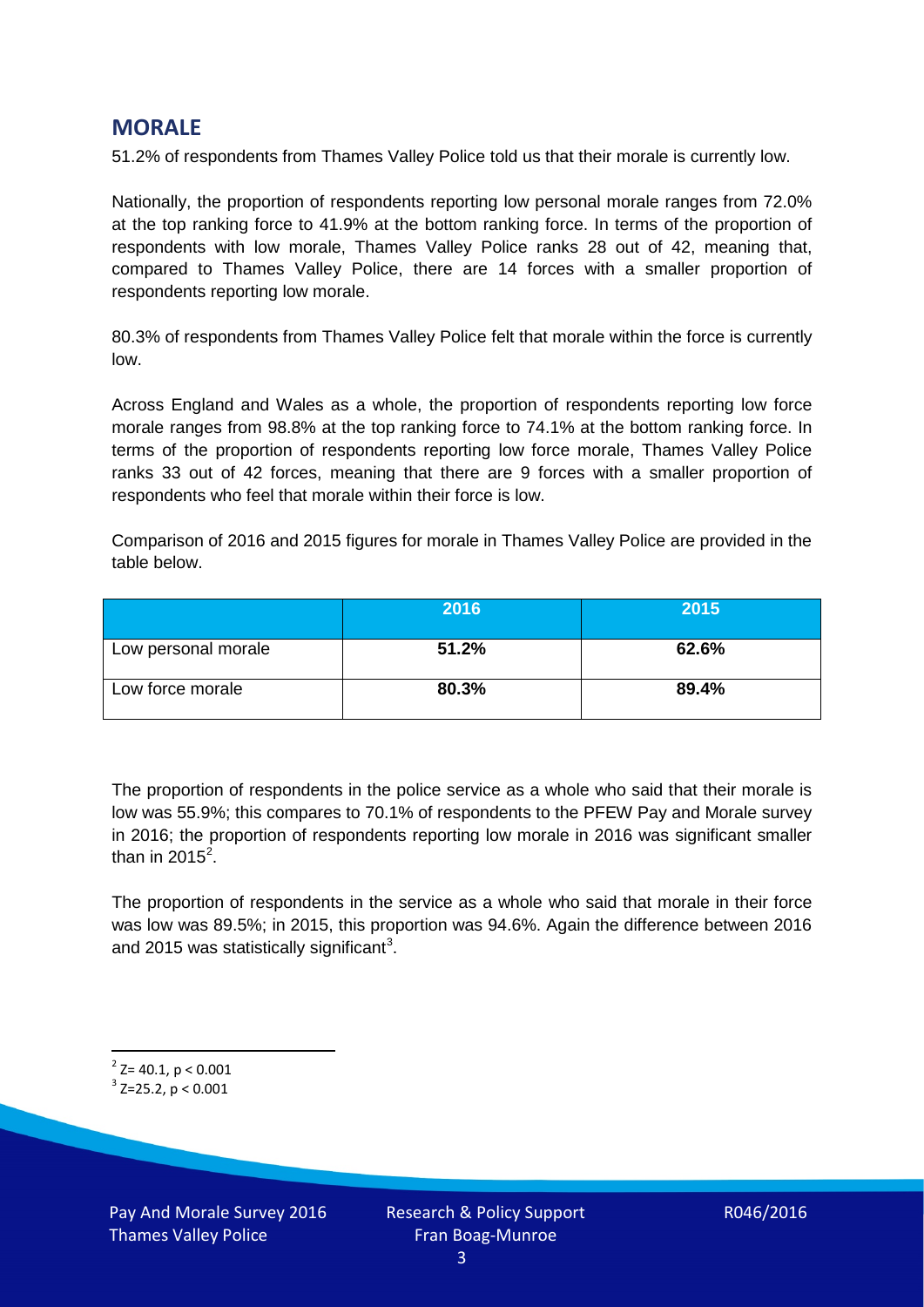*Proportion of respondents reporting low personal morale compared to national average in 2016*



### *REASONS FOR LOW MORALE*

The survey asked respondents about the factors that had a positive or negative effect on their morale, the table below shows the proportion of respondents in Thames Valley Police who said a particular factor has had a negative effect upon their morale compared to the national average.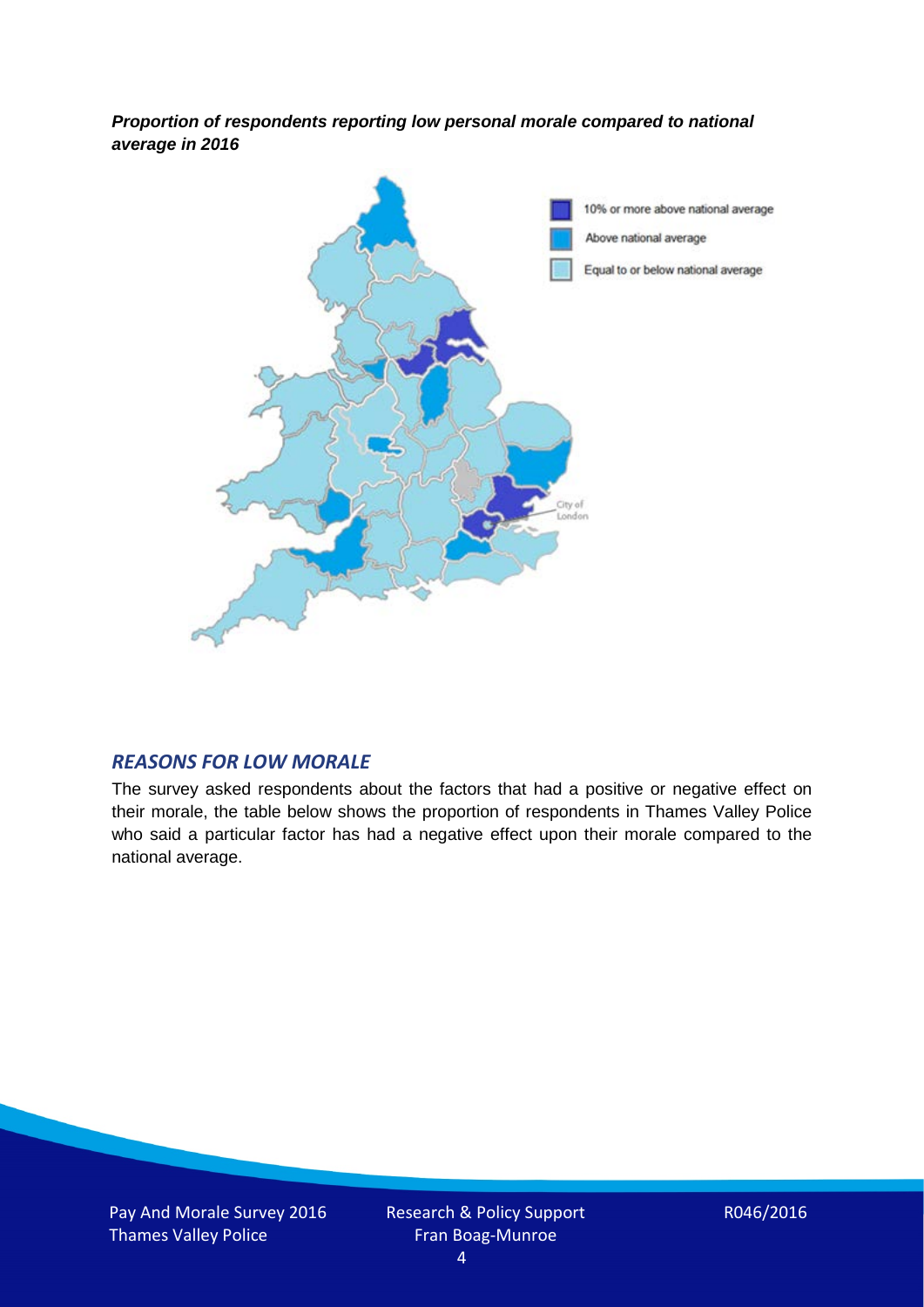| <b>Factor</b>                                  | <b>Negative effect on morale</b><br><b>(Thames Valley Police)</b> | <b>Negative effect on morale</b><br><b>(England and Wales)</b> |
|------------------------------------------------|-------------------------------------------------------------------|----------------------------------------------------------------|
| Pay and benefits (including<br>pension)        | 64.5%                                                             | 70.9%                                                          |
| Day-to-day job role                            | 36.5%                                                             | 39.9%                                                          |
| Workload and responsibilities                  | 50.2%                                                             | 52.4%                                                          |
| Work-life balance                              | 61.2%                                                             | 58.2%                                                          |
| Opportunities for<br>development and promotion | 40.0%                                                             | 49.9%                                                          |
| Health and wellbeing                           | 52.3%                                                             | 54.3%                                                          |
| How the police as a whole<br>are treated       | 80.5%                                                             | 84.2%                                                          |
| Treatment by senior<br>managers                | 32.7%                                                             | 42.1%                                                          |

# **ATTITUDES TOWARDS THE POLICE**

62.9% of respondents from Thames Valley Police said that they would not recommend joining the police to others.

Nationally, the proportion of respondents who said that they would not recommend joining the police to others ranges from 78.6% in the top ranking force to 55.4% in the bottom ranking force. Compared to the other forces in England and Wales, Thames Valley Police ranks 32 out of 42; there are therefore 10 forces with a smaller proportion of respondents who say that they would not recommend joining the police to others.

60.7% of respondents from Thames Valley Police said that they did not feel valued within the police.

The proportion of respondents who did not feel valued ranges from 79.2% in the top ranking force to 53.1% in the bottom ranking force. In terms of the proportion of respondents who did not feel valued within the police, Thames Valley Police ranks 30 out of 42; there are 12 forces with a smaller proportion of respondents who did not feel valued.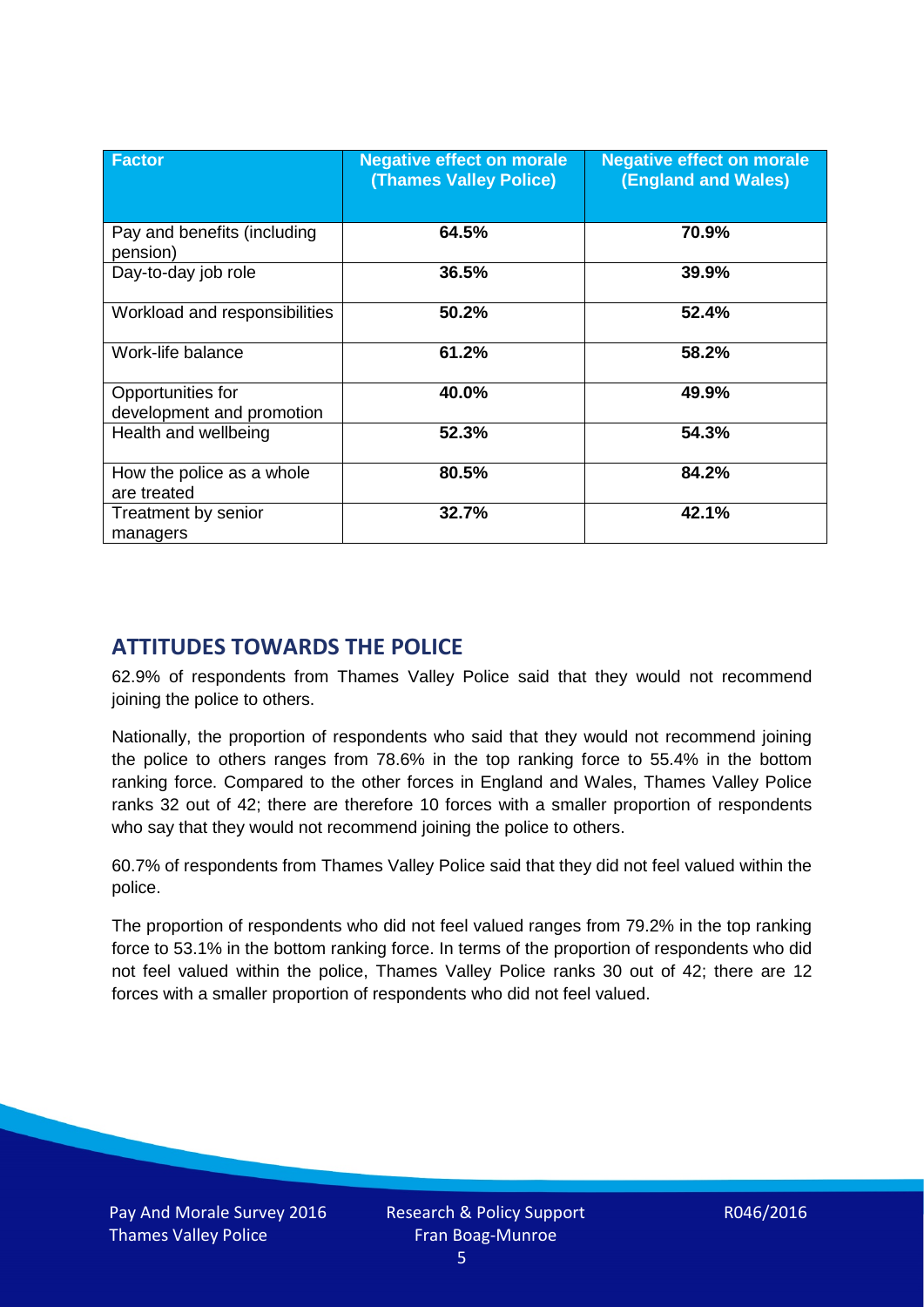|                                                           | 2016  | 2015  |
|-----------------------------------------------------------|-------|-------|
| would<br>not<br>recommend joining<br>the police to others | 62.9% | 67.5% |
| I do not feel valued<br>in the police                     | 60.7% | 69.0% |

For the service as a whole, the proportion of respondents in 2016 who said that they would not recommend joining the police to others was 69.9%. In 2015, 76.3% of respondents said that they would not recommend joining the police. The difference between 2016 and 2015 is statistically significant<sup>[4](#page-5-0)</sup>.

Across the police service as a whole, 67.3% of respondents said that they did not feel valued; compared to 74.7% of respondents in last year's survey. A significantly smaller proportion of respondents did not feel valued this year compared to 201[5](#page-5-1)<sup>5</sup>.

#### *Proportion of respondents who would not recommend the police to others compared to national average in 2016*



<span id="page-5-1"></span><span id="page-5-0"></span> $4$  Z = 19.6, p < 0.001  $5$  Z = 22.1, p < 0.001

Pay And Morale Survey 2016 Thames Valley Police

Research & Policy Support Fran Boag-Munroe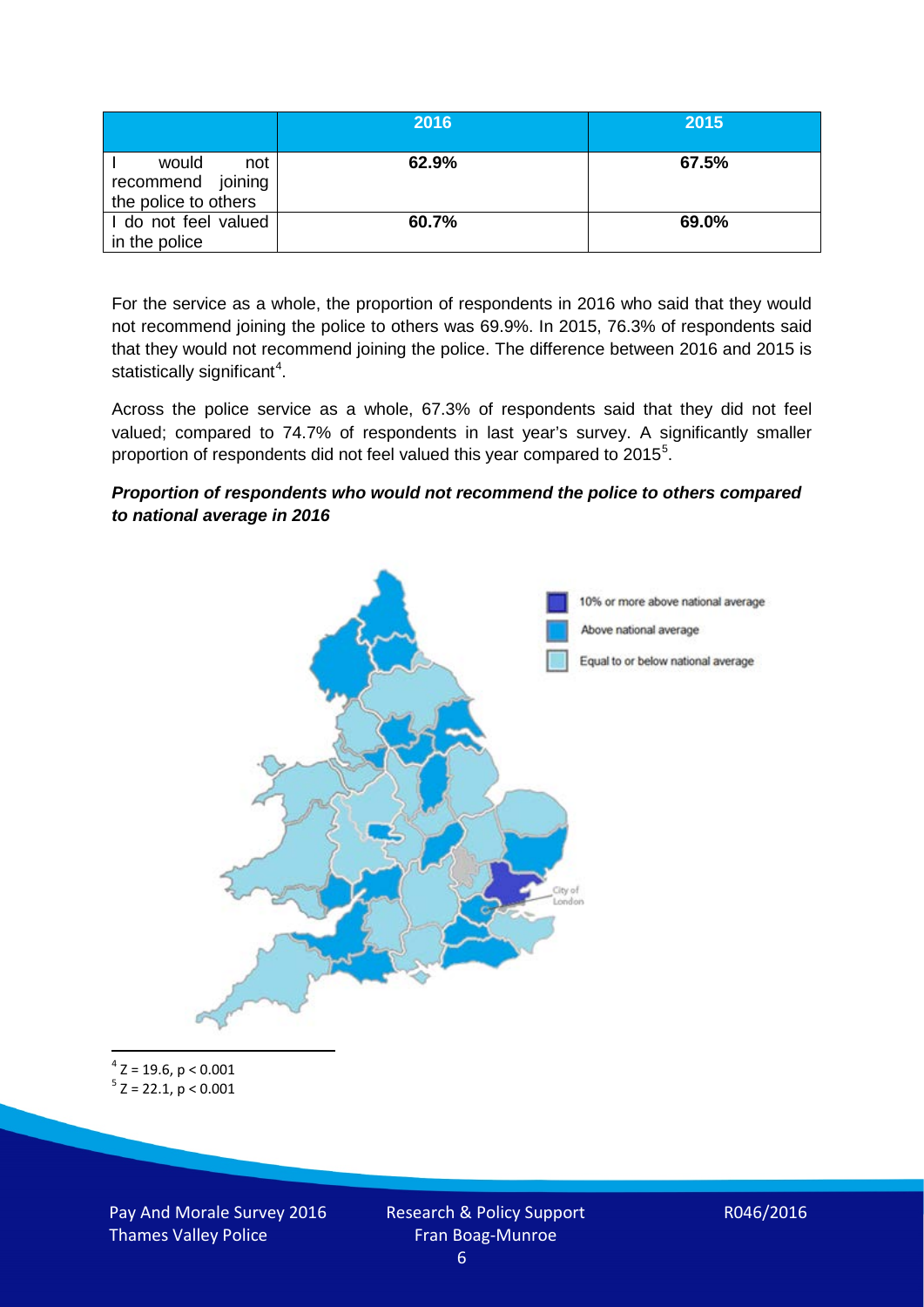# **INTENTION TO LEAVE**

10.3% of respondents from Thames Valley Police told us that they intend to leave the police service within two years. A further 21.0% of respondents said that they currently do not know what their intentions are with regards to staying in or leaving the police.

The proportion of respondents who planned to leave the police ranged from 21.5% at the top ranking force to 4.5% at the bottom ranking force. In terms of the proportion of respondents intending to leave, Thames Valley Police ranks 20 out of 42 forces, meaning that there are 22 forces with a smaller proportion of respondents intending to leave within two years.

Comparison of 2016 and 2015 figures for intention to leave in Thames Valley Police are provided in the table below.

|                                                | 2016  | 2015  |
|------------------------------------------------|-------|-------|
| Intend to leave the police<br>within two years | 10.3% | 13.3% |

For the service as a whole, 11.8% of respondents planned to leave the police service within two years; in 2015, 15.6% of respondents said that they intended to leave within two years. A significantly smaller proportion of respondents intended to leave the police service in 2015 compared to 201[6](#page-6-0)<sup>6</sup>.

<span id="page-6-0"></span> $6$  Z = 15.2, p < 0.001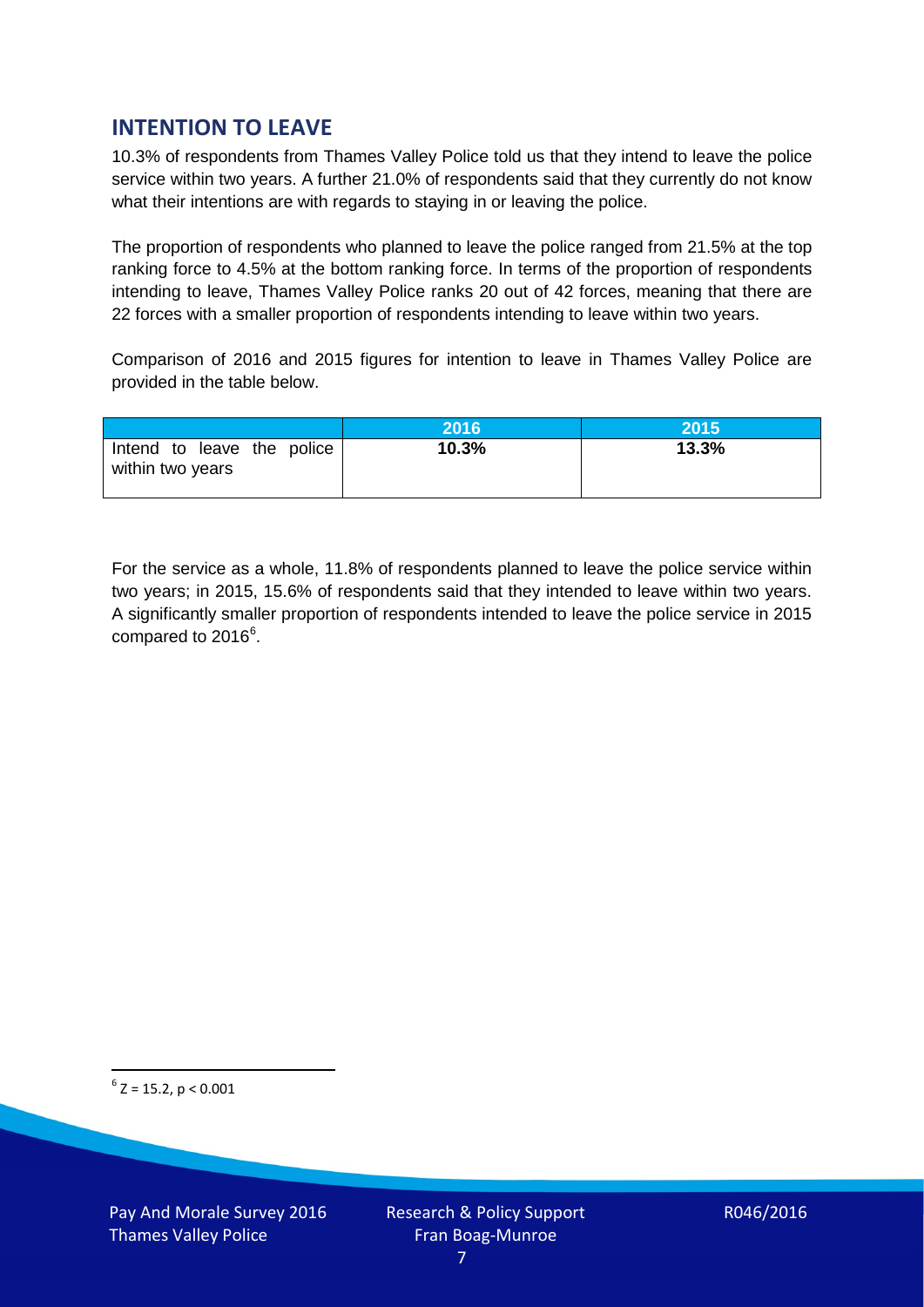*Proportion of respondents intending to leave the police within two years compared to national average in 2016*



# *REASONS FOR INTENDING TO LEAVE THE POLICE SERVICE*

Respondents who had said they intended to leave were asked to indicate the reasons behind this intention. The table below shows the proportion of respondents in Thames Valley Police who said that a particular factor has had a major effect on their intention to leave, compared to the national average.

Please be aware that respondents were able to choose more than one option therefore the figures provide below will not add up to 100%.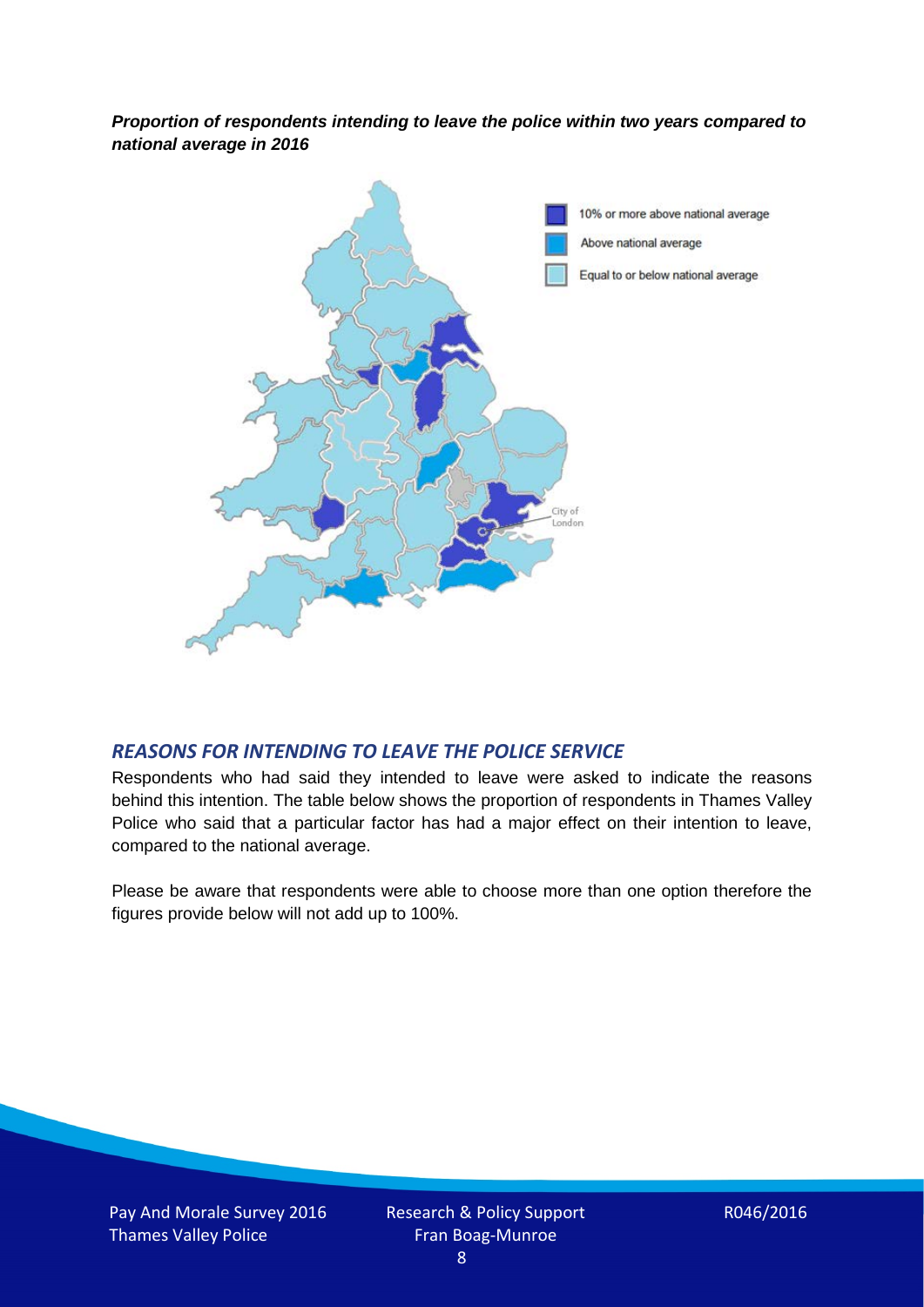| <b>Factor</b>                                          | <b>Major effect on intention to</b><br><b>Ieave (Thames Valley</b><br>Police) | <b>Major effect on intention to</b><br><b>leave (England and Wales)</b> |
|--------------------------------------------------------|-------------------------------------------------------------------------------|-------------------------------------------------------------------------|
| The impact of your job on<br>your family/personal life | 59.6%                                                                         | 57.2%                                                                   |
| Your morale                                            | 71.4%                                                                         | 81.7%                                                                   |
| Your opportunities for<br>development and promotion    | 35.6%                                                                         | 49.1%                                                                   |
| Your pay and benefits                                  | 58.5%                                                                         | 67.6%                                                                   |
| Better job opportunities<br>outside of the Police      | 48.8%                                                                         | 59.2%                                                                   |
| The impact of the job on your<br>health and wellbeing  | 62.5%                                                                         | 69.4%                                                                   |
| Dissatisfaction with your day-<br>to-day job role      | 30.2%                                                                         | 43.6%                                                                   |
| Your workload and<br>responsibilities                  | 33.5%                                                                         | 41.8%                                                                   |
| How the police was a whole<br>are treated              | 65.0%                                                                         | 77.6%                                                                   |
| Your treatment by senior<br>managers                   | 26.4%                                                                         | 43.7%                                                                   |

# **PAY AND BENEFITS**

72.6% of respondents from Thames Valley Police told us that they do not feel that they are paid fairly for the responsibilities they have within their job.

Across England and Wales, the proportion of respondents who feel that they are not paid fairly for their responsibilities ranges from 80.8% at the top ranking force to 63.0% at the bottom ranking force. Thames Valley Police ranks 22 out of 42 forces; there are 20 forces with a smaller proportion of respondents who say that they are not fairly paid for the responsibilities within their job.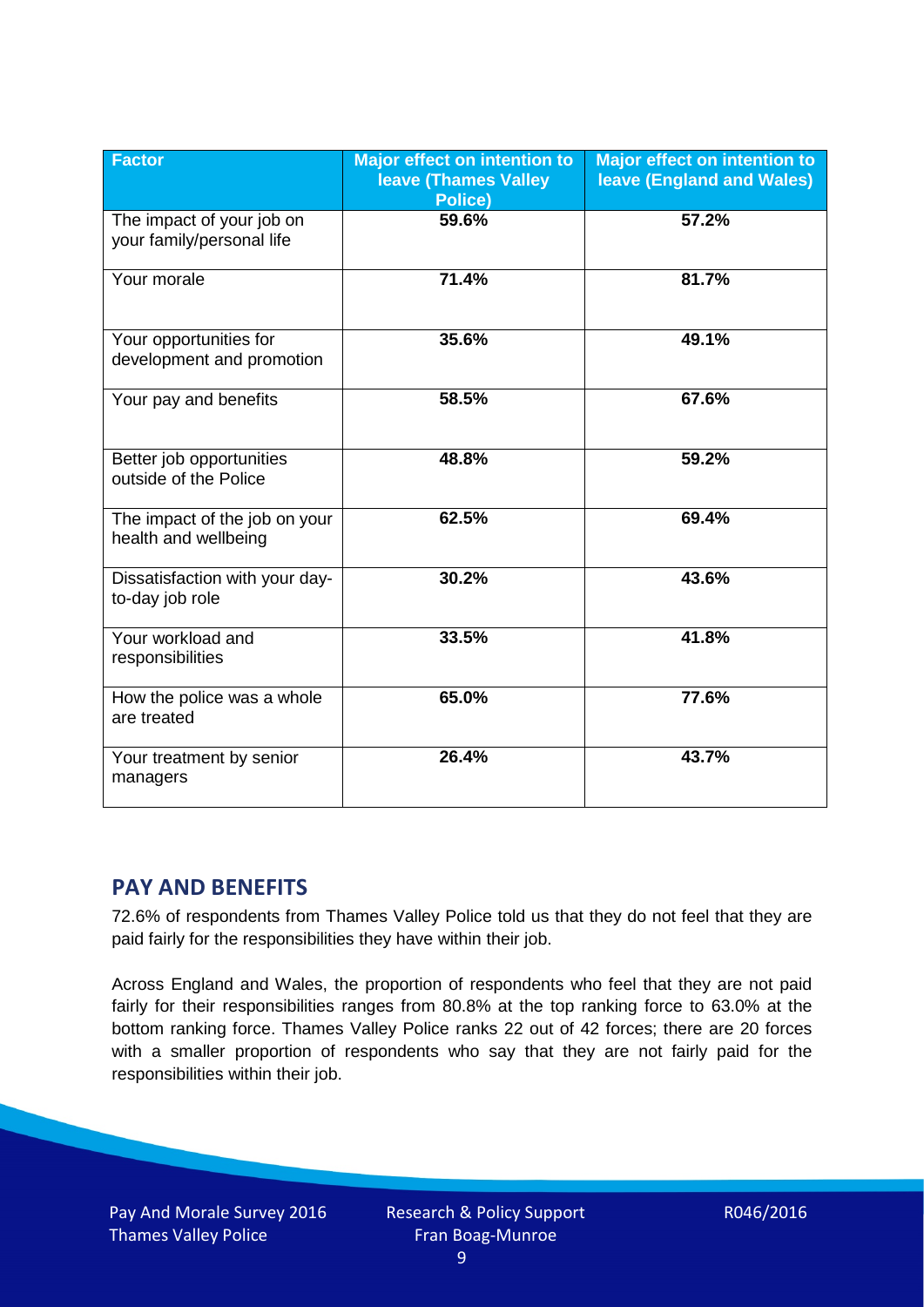60.8% of respondents from Thames Valley Police said that they are dissatisfied with their overall remuneration (including basic pay and allowances) and 59.8% said that they are dissatisfied with their pensions.

Nationally, The proportion of respondents who are dissatisfied with their overall remuneration ranges from 74.2% at the top ranking force to 50.9% at the bottom ranking force. In terms of respondents reporting dissatisfaction with their remuneration, Thames Valley Police ranks 30 out of 42 forces, meaning that there are 12 forces with a smaller proportion of respondents who are dissatisfied with their remuneration.

Pension dissatisfaction ranges from 71.5% at the top ranking force to 55.5% at the bottom ranking force. Thames Valley Police ranks 35 out of 42 forces for this indicator; therefore there are 7 forces with a smaller proportion of respondents who are dissatisfied with their pension.

|                                                                         | 2016  | 2015  |
|-------------------------------------------------------------------------|-------|-------|
| Do not feel fairly paid for the<br>responsibilities within their<br>job | 72.6% | 72.4% |
| Dissatisfied with total<br>remuneration                                 | 60.8% | 63.6% |
| Dissatisfied with pension                                               | 59.8% | 70.2% |

Nationally, 74.4% of respondents said that they were not paid fairly for the responsibilities they have within their job; this proportion was 70.3% in 2015. A significantly larger proportion of respondents said that they were not paid fairly for their responsibilities this year compared to last year<sup>[7](#page-9-0)</sup>.

The proportion of respondents across the police service as a whole who were dissatisfied with their remuneration was 66.7%; this compares to 62.7% in 2015. The difference between

<span id="page-9-0"></span> $7$  Z=12.5, p < 0.001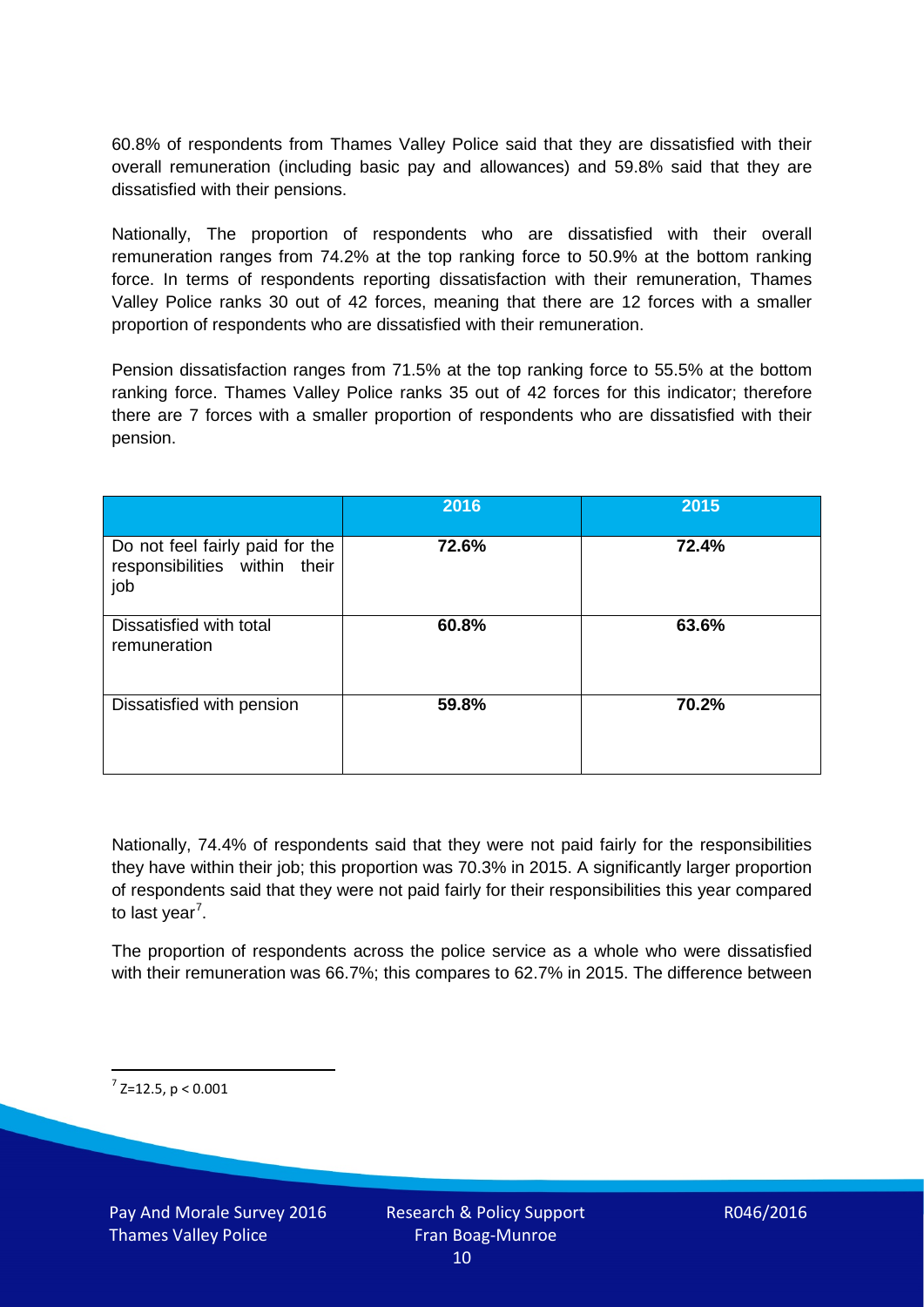the proportion of respondents who were dissatisfied with their overall remuneration in 2016 and 2015 was statistically significant<sup>[8](#page-10-0)</sup>.

Across England and Wales, the proportion of respondents who were dissatisfied with their pension in 2016 was 66.6%; this proportion was 68.9% in 2015. A significantly smaller proportion of respondents were dissatisfied with their pension this year compared to last year<sup>[9](#page-10-1)</sup>.

#### *Proportion of respondents who do not feel fairly paid for the responsibilities within their job compared to national average in 2016*



<span id="page-10-1"></span><span id="page-10-0"></span> $8$  Z = 11.4, p < 0.001  $^{9}$  Z = 6.7 p < 0.001

Pay And Morale Survey 2016 Thames Valley Police

Research & Policy Support Fran Boag-Munroe 11